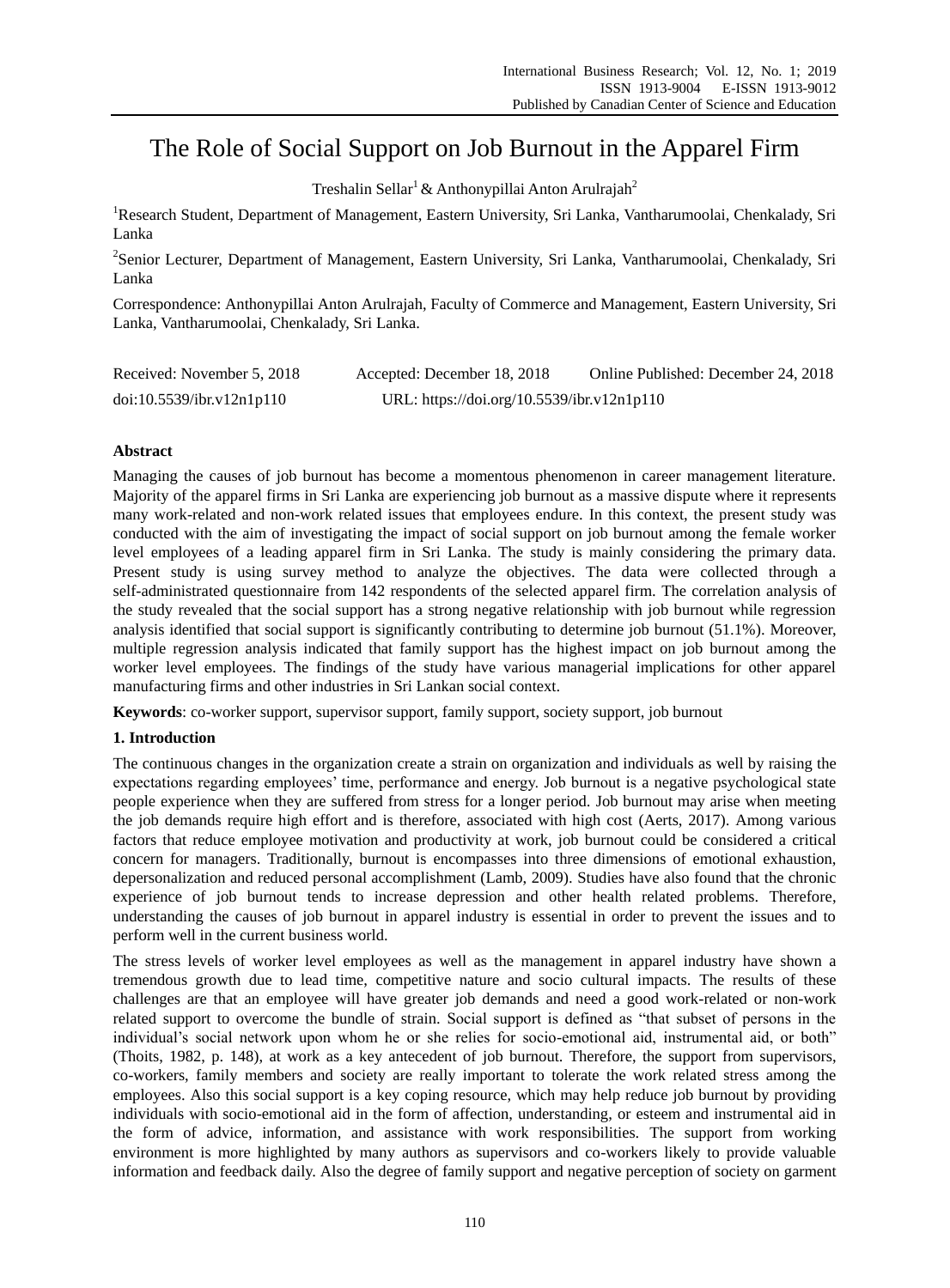workers also directly impact on the level of stress. Hence, it is needed to focus on both work-related and non-work related social support gained by the worker level employees in apparel industry.

Managing people in the particular apparel organization has become a challenging aspect in the modern days due to its competitive nature and higher exposure to the global market. In industry, it is highlighted that the job stress significantly impact on worker compensation claims, health care costs, disabilities, absenteeism and productivity losses. It is also obvious that supervisor support may reduce job stress, burnout, and health problems related to work and similarly co-worker support could reduce the absenteeism rate, enhance the opportunities to use new skills and attitudes and enhance the job satisfaction of the employees by having a profuse relationship in the workplace. At the same time emotional and supportive hands of family members in needs and agreeable support from the society are also have a major impact on the machine operators and team leaders who work in shift basis to complete the target based work assignments. This emphasizes giving more concentration to manage social support is very important as that impact to employee job burnout in the workplace. It is also noted that the current study concepts such as social support and job burnout have not been studied much among the worker level employees so far and not especially in the Sri Lankan apparel industry. More specifically the support gains from family members and affirmative support from the society for apparel sector employees have not been revealed by many authors is a knowledge gap in the literature. Therefore, it is needed for an additional study to investigate the effect of social support on job burnout in the particular sector. In this context, the objective of the study is to investigate the effect of social support on job burnout among the worker level employees in a leading apparel firm in Sri Lanka.

In order to accomplish the objective of the present research, the study first review the literature on social support and job burnout to form a baseline for justifying the relationship and/or impact of social support on job burnout using the theoretical framework. Second, using a deductive approach, the study could accept or reject the hypotheses and the findings from 142 respondents have being analyzed using bivariate and multivariate analysis. Finally, the main findings obtained by the current study are discussed by the researcher and some recommendations are suggested to be implicated by the relevant managers.

#### **2. Literature Review**

This section explores relevant literature related to social support and job burnout. Also this review of literature allows the researchers to establish the theoretical framework and methodological focus and more specifically justifies the reason for conducting the present study.

#### *2.1 Job Burnout*

Burnout is the exhaustion of physical or mental strength as a result of inability to balance the personal and professional demand and it is due to prolonged heavy pressure on individuals. Although this concept was first coined in 1974 by Herbert Freudenberger, still now it is being studied by the researches as burnout cannot be underestimated. Recently, Angeli, Michael, Mustafa and Terk (2015, p. 70) defined burnout as "a state of physical, emotional and mental exhaustion that result from long term involvement in work situations that are emotionally demanding, where the key features lies in the attribution of fatigue and exhaustion to specific domains or spheres in the person's life". An investigation observed the concept burnout as a state of energy depletion and loss of commitment (Peerayuth, Murad, & Sandra, 2016). Though different people can bear different levels of stress for different length of time, burnout most of the times lead a person to become completely nonfunctional. Also number of factors may influence a person to be burned out such as; demographical characteristics, lifestyle factors, attitudes in the workplace and job factors. This burnout creates many consequences to both the organization and employees. The consequences for the individual include depression, health problems, spillover into one's private life, not to be productive, satisfied with the job and committed towards the organization which ends up with poor performance, poor quality, often absenteeism and sick leaves. Burnout should not be underestimated as many research suggested that at the moment 17% of the population have symptoms characterized by burnout (Aerts, 2017). According to Martina (2018), emotional exhaustion is characterized by feeling emotionally drained, extremely tired, with a lack of energy and the necessary emotional resources to cope with continuing demands. Excessive job requirements and endless struggle leads to a chronic state of physical and emotional deficiency. This chronic exhaustion could make the employees to distance themselves emotionally from their job, reduce their involvement with their work and might cause individuals to quite from their jobs.

The second component depersonalization is relates with negative interpersonal or callous attitudes towards others as a result of burnout at the workplace. Hence, employees in an organization may try to be isolated and disjoin with the co-workers, customers and others at the organization due to the cynical feeling. And also will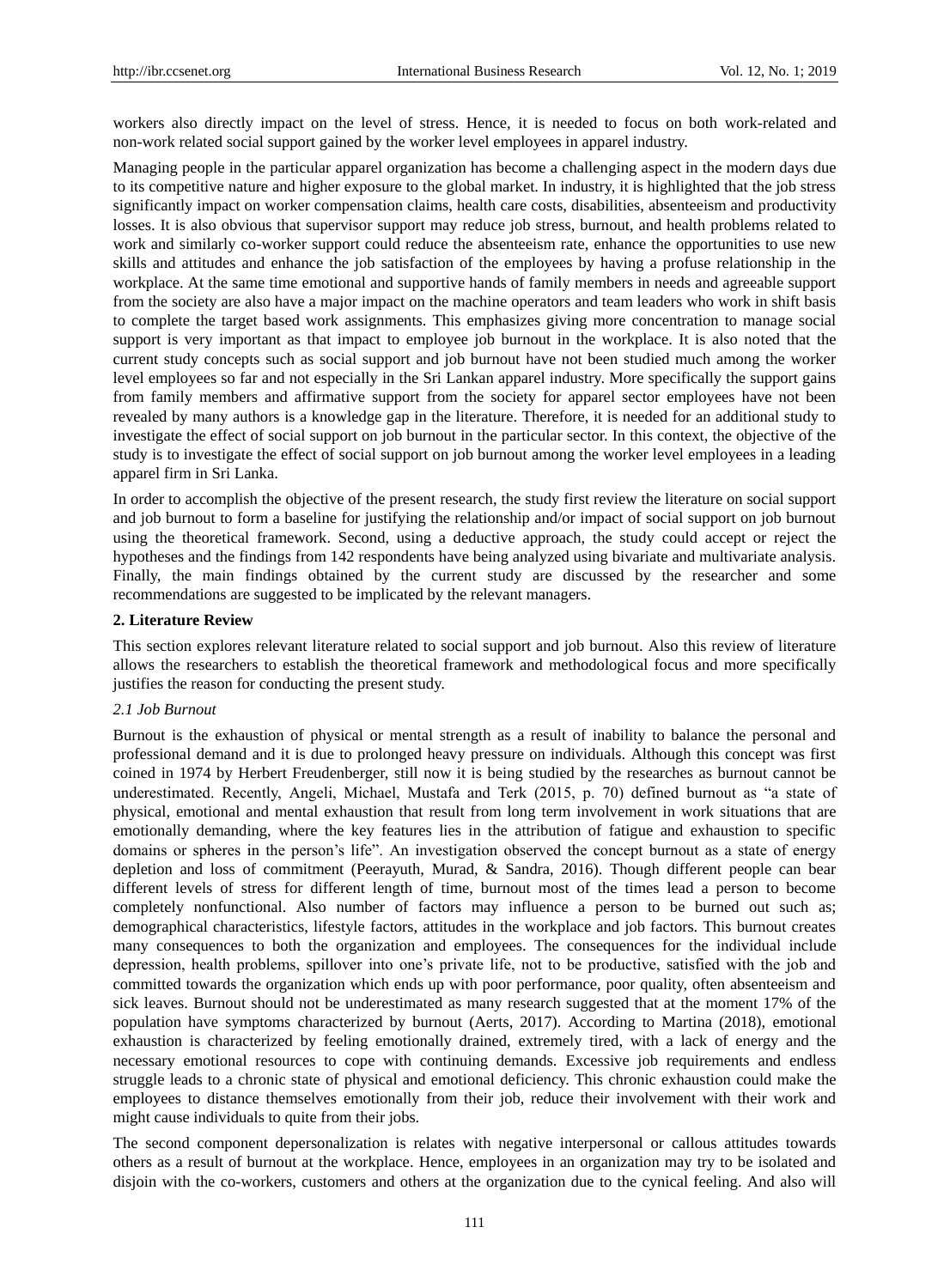results in a negative, cynical, uncaring or usually detached response to various aspects of the job and people at work (Martina, 2018).

#### *2.2 Social Support*

The provision of social support is the best way to support an employee to tolerate the unavoidable stressors at workplace adequately. Simply it is the assistance or support one person can receive to achieve the day today tasks through his or her interaction with supervisor, co- workers, family members or society. Social support has been broadly defined as "social transactions that are perceived by the recipient or intended by the provider to facilitate coping in everyday life, especially in response to stressful situation" (Pierce, Sarason, & Sarosan, 1990). And the literature on social support that has accumulated over the past two decades suggests that high level of social support can have direct impact on better health, fewer psychological issues, and speedy recoveries from injuries, illness and better mental health.

Many studies in the occupational stress literature recognize that work support (supervisors and co-workers) and non-work support (family, friends, and people outside the organization) may be differently effective in reducing work-related stressors and burnout. Most of the studies consider the supervisor and/or co-workers to be the two major sources of support of employees. It is proposed that in dealing with stressors at workplace, organizational sources will provide more support than family and friends outside of the workplace (Ellis & Miller, 1994). The argument that work support is more effective than non-work support in protecting employees from strains has been supported in many literatures (Beehr, 1985). But with the concern of our scenario in the society, study regarding the support from family members and people around the employee outside the organization is a need to take action against the negative effects of job burnout among the selected sample. Therefore, the major intention of the current study is to investigate regarding the level of support from all work and non-work related people such as supervisors, co-workers, family and society support for the worker level employees in apparel firm.

First dimension, co-worker's support can be defined as "the extent to which one's co-workers are helpful, can be relied on in times of need, and are receptive to work-related problems" (Menguc & Boichuk, 2012, p. 1360). It is obvious that having conversation among the co-workers about any work-related or non-work related matters may reduce the feeling of tiredness, boringness, and other negative feelings at workplace due to high job demands.

Second dimension, Supervisor support is the most potent in reducing job related stress and strain as they set targets, give feedbacks on performance, provide social and material support, and help to solve problems. The supervisors tend to have an influence over attitudes and behaviour of employees (Liaw, Chi, & Chuang, 2010). Studies indicated that there is a lower level of emotional exhaustion with more informational, emotional, instrumental and appraisal support from supervisors (Li, Ruan, & Yuan, 2015). Further, Mansour and Tremblay (2016), explored that low wages and less support from a supervisor can lead to more strain at work and as well as family.

Third dimension, family support refers to the sense of support that an individual perceives he or she receives from his or her familial environment; it constitutes an important element of social support (Ilias, Hatzmichelakis, Souvatzoglou, Anagnostopoulou, & Tselebis, 2001). Usually this support involves empathy, understanding and assistance and in research it was also stated that partner support has a negative relationship with family-to-work conflict (Voydanoff, 2005). The apparel industry is dominated by female employees and many research shows that a working female, who is married and have children, is more prone to experiencing stress at workplace. Also employees working in shifts, who have supportive interaction with a spouse, parent or best friend have to experience fewer psychological effects while working under a vast pressure. Lack of awareness regarding the culture inside of an apparel firm, distrust about the spouse or children, change of dressing sense after joining the organization, getting newly married and dissatisfaction with the night shift work in apparel firm will not allow the family members to be supportive to the worker level employees.

Support from society or people around the employees are also an important aspect to be focused by the human resource management in apparel industry. Negative perception of the society regarding the workers working in apparel firm and the negative image created among the community about apparel industry will not encourage the employees to work with full satisfaction. Wrong way of communicating regarding the company policies and procedures by the employees who get turnover, unethical behaviour of a set of garment workers and communities' bad thought regarding night shift creates a bitter work experience and especially women are slightly more likely to drop out of depression. At the same time, reluctance of helping employees in an emergency situation by the society will lead to higher employee absenteeism, less performance, feel of quitting the work. Thus, it is a serious issue which is studied by very few researchers and this has a major impact on employee performance which needs to be considered by the management in apparel firms.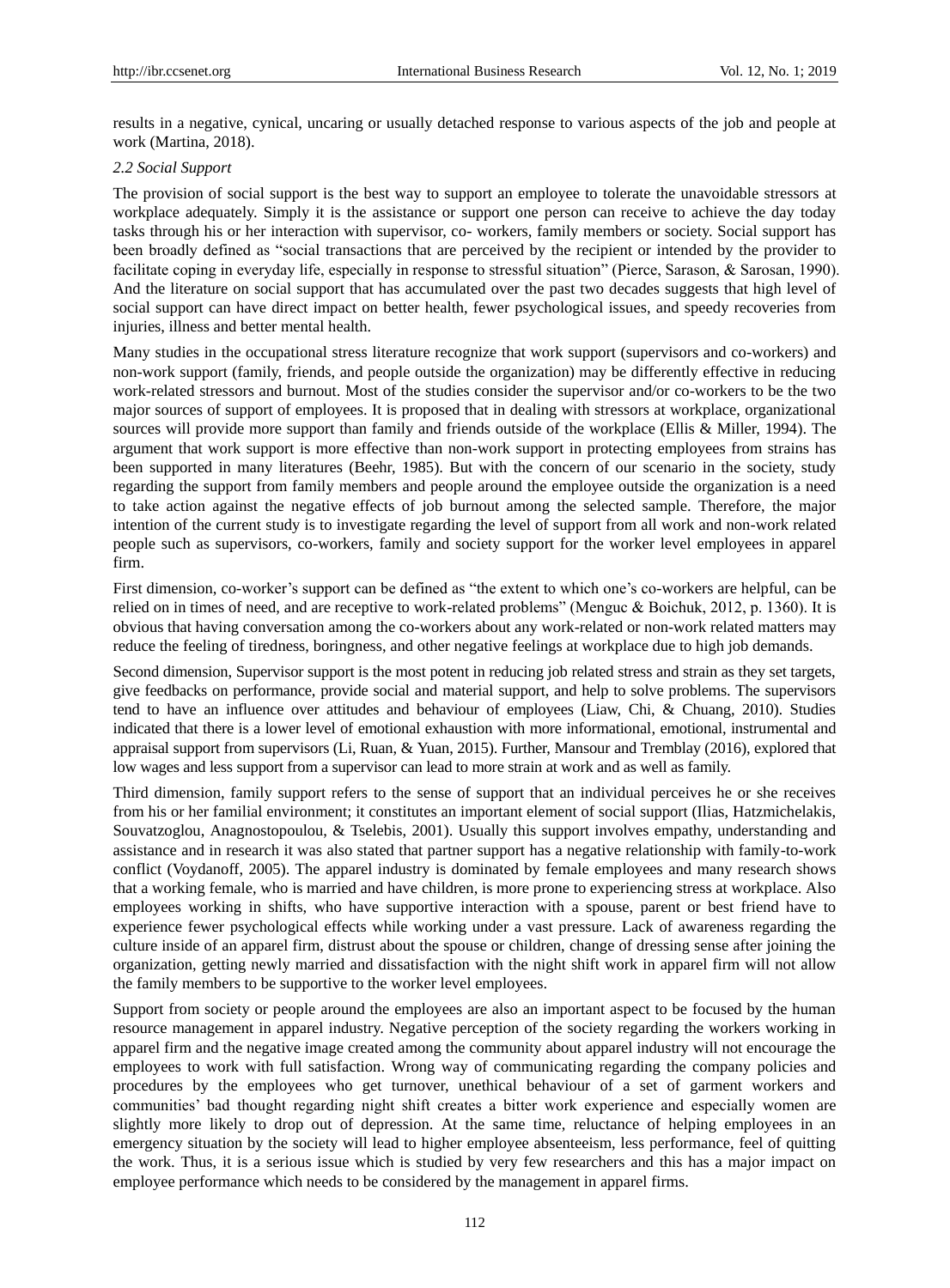## *2.3 Empirical Findings*

Table 1. Empirical Evidence Related to Relationship and Impact of Social Support on Job Burnout

| Investigation                | <b>Empirical Evidence</b>                                                                    |
|------------------------------|----------------------------------------------------------------------------------------------|
| Kilfedder, Power, & Wells    | The study examined the influence of social support on burnout among 510 psychiatric          |
| (2001)                       | and reported that lower levels of emotional exhaustion $(r = -0.30)$ and<br>nurses           |
|                              | depersonalization $(r = -0.20)$ are associated with greater availability of social support.  |
| Baruch-Feldman,<br>Brondolo. | In a study for 211 traffic enforcement agents reveled that a cluster of support (supervisor, |
| Schwartz<br>Ben-Dayan,<br>&  | family and co-worker) accounted for 7% variance in burnout and 12% variance with job         |
| (2002)                       | satisfaction. And family support was more closely associated with burnout than satisfaction. |
| Spooner-Lane (2004)          | The findings from a research for 273 Australian nurses working in public hospitals indicated |
|                              | moderate level of work support and moderately high levels of burnout, but there is no        |
|                              | significant evidence to support the buffering effect of work support on burnout.             |
| Li et al., $(2015)$          | The study conducted for 396 ICU nurses to investigate the social support and burnout and     |
|                              | revealed that supervisor support had a significant negative relationship with emotional      |
|                              | exhaustion, while co-worker support had a positive relationship with emotional exhaustion.   |

*2.4 Role of Social Support on Job Burnout*

When an employee is burn out, she/he can loss focus on her/his job and make fatal errors; which needs to be handle by the organization. Employees with high social support, who were satisfied with that support, showed less emotional exhaustion, less depersonalization and greater feeling of personal accomplishment than the employees with few supports. Some studies have indicated a main or direct effect of social support, suggesting that support reduces burnout regardless of the intensity of the work stressors experienced (Beehr, 1985). In a study it was found that job autonomy has a limited negative effect on emotional exhaustion, while a lack of social support will lead to experiencing burnout (Lin, 2013). It is noted that understanding and dealing with employee issues, communicating and providing necessary information by the supervisor and the emotional support in terms of empathy and care from co- workers can significantly help employees alleviate emotional exhaustion and reduce depersonalization (Peerayuth et al., 2016). Therefore, the quality of the social support can affect the level of burnout employees experience at workplace. With the empirical evidence and own reasoning, the following hypothesis has being formulated:

## *H1: Social support is negatively related to job burnout.*

In particular, the significance of social support on job burnout can be explained by the job demand-resource (JD-R) theory. This theory emphasizes the importance of both the positive and negative indicators of the employee's well-being. The JD-R model is based on two main components. Job demands may exhaust a person's resources, leading to lower levels of energy and health problems. Job resources in contrast, can enhance growth and lead to personal development (Yardley, 2012). According to the model, job demands refer to any physical, psychological, social or organizational aspect of a job that create psychological strain on employees (Demerouti, Nachreiner, Bakker, & Schaufeli, 2001). Examples of job demand include role ambiguity, role overload, work-family conflict, unsafe work condition, time pressure, inadequate resources and staffing, poor management. On the other hand, job-resources refer to any physical, psychological, social or organizational factors that facilitate employees' achievement of their job objectives (Demerouti et al., 2001). Examples of job resource include job autonomy, flexible job schedule and social support. The job demand resource model postulates that burnout tends to occur when employees lack sufficient resources to deal with job demands at work (Peerayuth et al., 2016).

Based on the literature and the Job Demands-Resources Model by Demerouti et al., (2001), in particular, this study conceptualizes the following conceptual framework as shown in Figure 1.



Figure 1. Conceptual Framework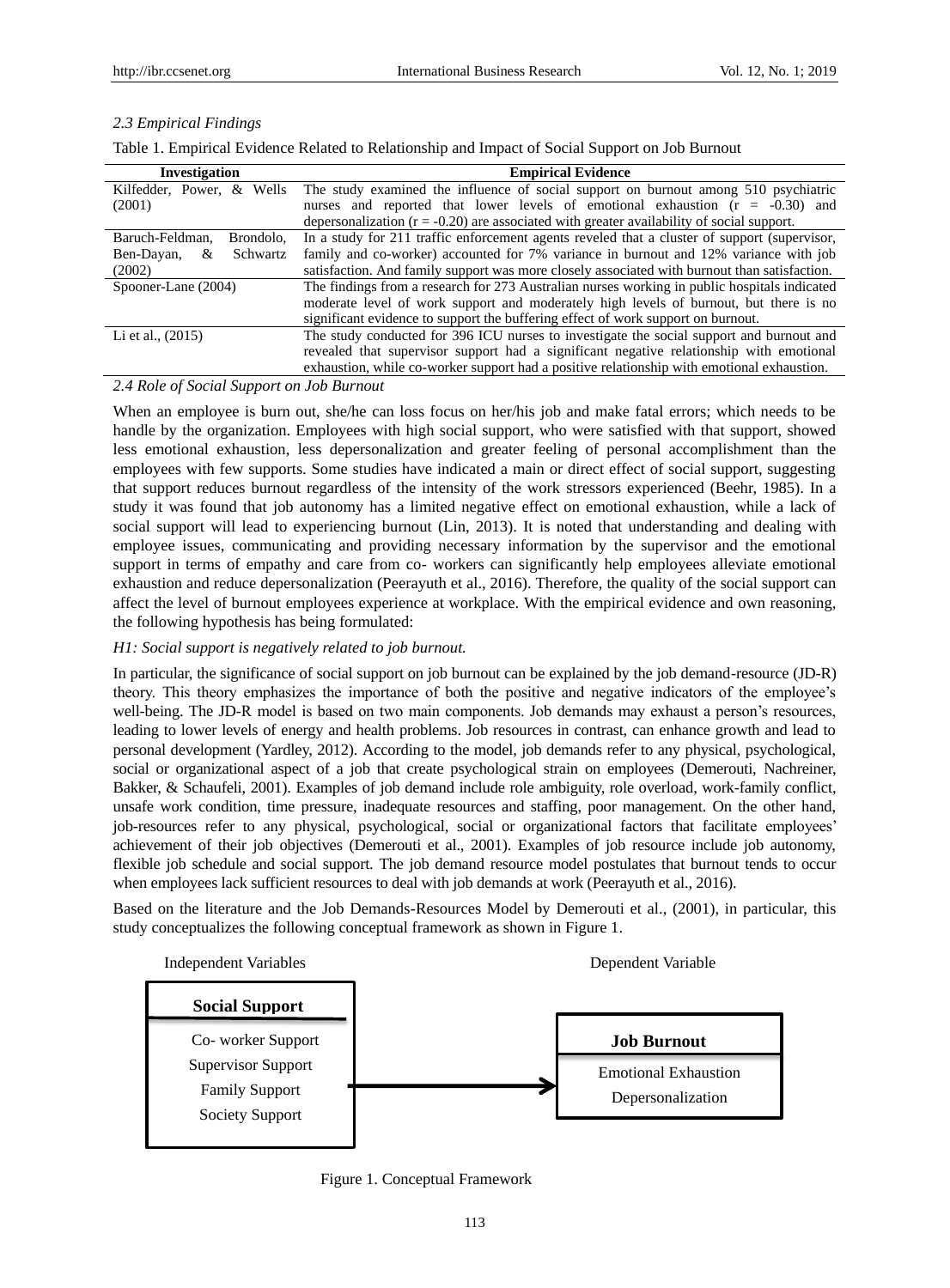## **3. Methodology**

This section deals with the methodological steps adopted in the present study. Research methodology provides guidelines to do the research systematically.

## *3.1 Sample and Procedure*

For the purpose of this study, 112 machine operators and 30 team leaders from a study population of 1440 workers in the selected apparel firm. In every type of research, it would be not be possible to include the whole population. Therefore, simple random sampling technique is used in some cases to conduct the study.

The study relied on survey design which is characterized by a quantitative research method where a self-administrated, structured questionnaire was used to collection of data. And this data were collected at a single point of time, which is known as cross-sectional study by previous authors.

#### *3.2 Research Instrument*

The researchers used structured questionnaire with 5 point Likert scale from strongly disagree to strongly agree. It consists with two separate sections. In the first section, researchers developed eight questions to get demographic information and in the second section social support and job burnout were measured using standard questionnaires. Independent variable social support measured as supervisor (4 indicators) and co-worker (3 indicators) support using psychosocial and lifestyle questionnaire 2006–2010 documentation report core section LB; the HRS psychosocial working group and the family support (4 indicators) scale and society support (4 indicators) scale constructed by authors based on self-report perceived social support questionnaire for family. And dependent variable job burnout is measured using Maslach Burnout Inventory- General Survey (1996).

## *3.3 Correlation Analysis*

Correlation is a bivariate analysis that measures the the strength, direction and indicate whether there is a statistically significant linear relationship between the two variables. Therefore, results of Pearson correlation is used to investigate the relationship between social support job and job burnout among the respondents (see Table 2).

| aoic 2. Kuics of Thumo about Correlation Cochicient |                                 |  |  |  |
|-----------------------------------------------------|---------------------------------|--|--|--|
| <b>Coefficient Rage</b>                             | <b>Strength of Association</b>  |  |  |  |
| $\pm 0.91$ to $\pm 1.00$                            | Very strong                     |  |  |  |
| $\pm 0.71$ to $\pm 0.90$                            | High                            |  |  |  |
| $+0.41$ to $+0.70$                                  | Moderate                        |  |  |  |
| $\pm 0.21$ to $\pm 0.40$                            | Small but definite relationship |  |  |  |

 $\pm 0.00$  to  $\pm 0.20$  Slight, almost negligible

Table 2. Rules of Thumh about Correlation Coefficient

*(Source: Hair Jnr, Money, Samouel, & Page, 2007)*

## *3.4 Simple Regression and Multivariate Analysis*

The simple regression analysis was made to determine functional relationship between independent and dependent variables to conclude whether there is an impact of social support on job burnout. Value of the B coefficient of regression analysis represents the degree to which extent the dependent variable is changed due to the changes of a certain independent variable while other independent variables are constant. Adjusted  $R^2$  is used to compensate for the addition of variable to the model. Significant level (*p*-value) of B coefficient (unstandardized coefficient) is used to test the hypothesis. If  $P \le 0.05$ , alternate hypothesis is supported and can be used to make predictions. If  $P \ge 0.05$ , the alternate hypothesis is rejected.

Multiple linear regression analysis is a method of analyzing the collective impact of two or more variables on a dependent variable. For this study purpose this analysis was used to measure the impact of each dimension (namely work support and non-work support) of social support on job burnout.

## **4. Findings**

## *4.1 Analysis of Reliability*

The reliability of the instrument is measured using Cronbach's Alpha analysis. It measures the internal consistency of the instrument. According to this study the overall variables reliability analysis of Cronbach's Alpha Coefficient value for the social support is 0.805 and job burnout is 0.712. So, it indicated that all variables are in accepted level of reliability.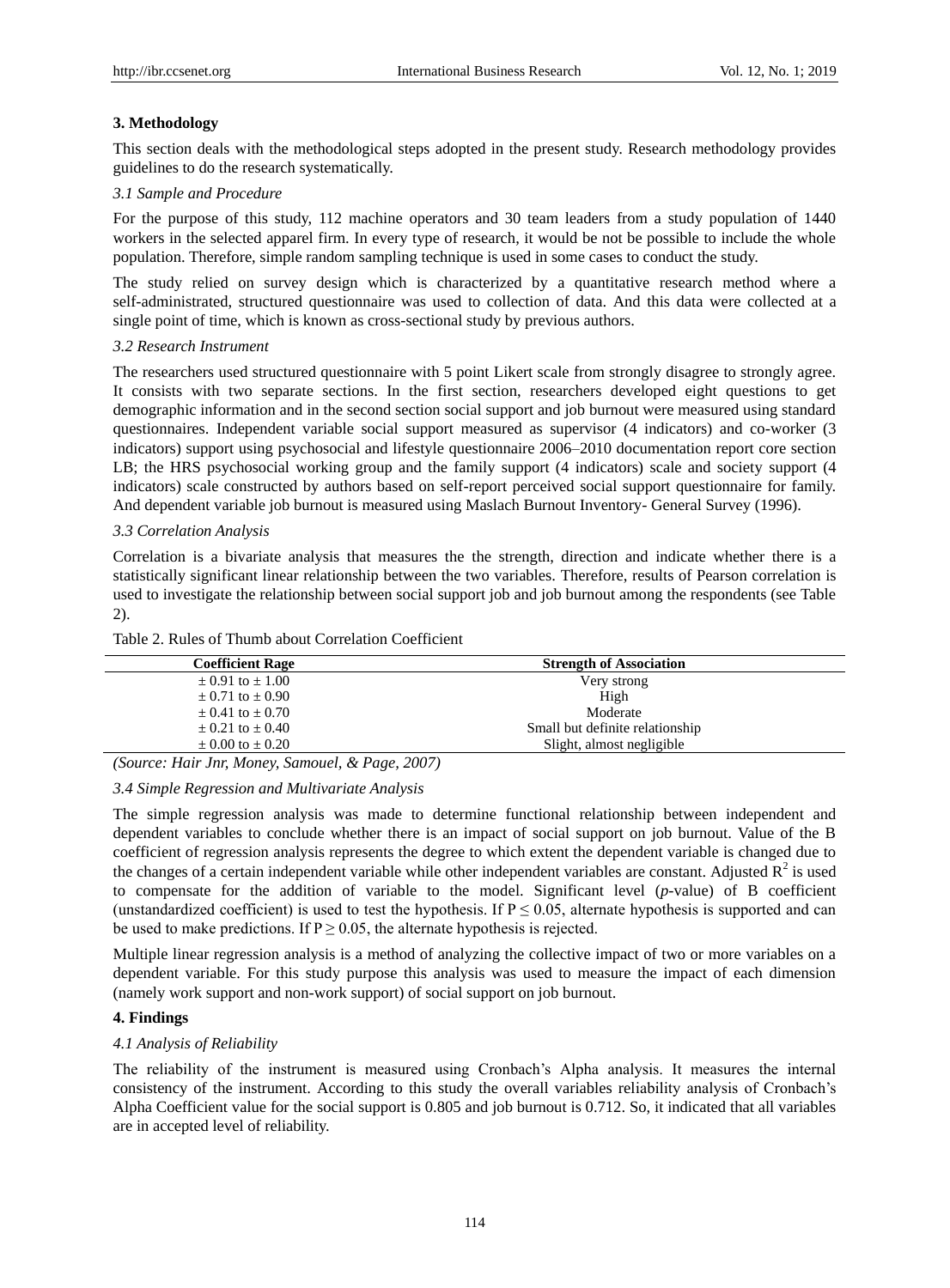*4.2 Relationship between Social Support and Job Burnout*

| Table 3. Correlation among Social Support and Job Burnout |  |  |
|-----------------------------------------------------------|--|--|
|-----------------------------------------------------------|--|--|

|                       | Variable            | <b>Job Burnout</b> |
|-----------------------|---------------------|--------------------|
|                       | Pearson Correlation | $-0.715$           |
| <b>Social Support</b> | $Sig. (2-tailed)$   | 0.000              |
|                       | Covariance          | 0.095              |
|                       | N                   | 142                |

Correlation is significant at the 0.01 level (2-tailed)

(Source: Survey Data)

Table 3 specifies the results of Pearson correlation between social support and job burnout. The significance is at 0.01 levels (2-tailed) is 0.000, and Pearson Correlation (r) is -0.715. It is found as a significant and strong negative relationship between social support and job burnout. Based on the above evidence, it is concluded that the social support is negatively related to employee job burnout. So, the hypothesis of the current study was accepted.

H1: Social support is negatively related to job burnout.

*4.3 Impact of Social Support on Job Burnout*

The simple linear regression was used to measure the impact of social support on job burnout and the step wise regression analysis is used to measure the impact of dimensions of social support on job burnout in the current study.

Table 4. Model Summary of Simple Linear Regression for Social Support and Burnout

| ĸ     | <b>R</b> Square | <b>Adjusted R</b> | St. Error of the | <b>Change Statistics</b> |                 |        |
|-------|-----------------|-------------------|------------------|--------------------------|-----------------|--------|
|       |                 | <b>Square</b>     | <b>Estimate</b>  | <b>R</b> Square          | <b>F</b> Change | Sig. F |
|       |                 |                   |                  | Change                   |                 | Change |
| 0.715 | 0.511           | 0.508             | 0.24336          | 9.059                    | 146.428         | 0.000  |
| $  -$ |                 |                   |                  |                          |                 |        |

Predictors: (Constant), Social Support

(Source: Survey Data)

Table 4 presents the R square statistics is 0.511 it means social support has 51.1% impact on employees' job burnout. Adjusted R Square statistics indicated that the 50.8% of the variation in the employees' job burnout is explained by social support. In other words, the independent variable of social support in the regression model account for 50.8% of the total variation in the job burnout.

| Unstandardized<br>Model<br>Coefficients |          |                   | <b>Standardized</b><br>Coefficients |           | Sig.  | 95% confidence interval<br>for B |                              |
|-----------------------------------------|----------|-------------------|-------------------------------------|-----------|-------|----------------------------------|------------------------------|
|                                         | в        | <b>Std. Error</b> | <b>Beta</b>                         |           |       | Lower<br><b>Bound</b>            | <b>Upper</b><br><b>Bound</b> |
| Constant                                | 5.372    | 0.104             |                                     | 51.754    | 0.000 | 5.157                            | 5.578                        |
| Social<br>Support                       | $-0.653$ | 0.054             | $-0.715$                            | $-12.101$ | 0.000 | $-0.760$                         | $-0.560$                     |

Table 5. Coefficient of Simple Linear Regression between Social Support and Job Burnout

Dependent Variable: Job Burnout

(Source: Survey Data)

According to Table 5, the significance of t value is 0.000 (p<0.05). The unstandardized constant statistic is 5.372 it shows that the model would predict if all of the independent variables were zero. Regression results indicate that the b value of social support is -0.653, it means if social support increased by one point job burnout is reduced by 0.653. Significant of t value is 0.000, it is less than 0.05 and the beta value is -0.715. So, it is concluded that social support has a significant impact on job burnout of the selected apparel firm in Sri Lanka.

Table 6. Model Summary of Step Wise Multiple Linear Regression for Dimensions of Social Support and Job Burnout

| R     | <b>R</b> Square | <b>Adjusted R</b> | St. Error of the | <b>Change Statistics</b>         |                 |               |
|-------|-----------------|-------------------|------------------|----------------------------------|-----------------|---------------|
|       |                 | <b>Square</b>     | <b>Estimate</b>  | <b>R</b> Square<br><b>Change</b> | <b>F</b> Change | Sig. F Change |
| 0.604 | 0.365           | 0.360             | 0.27745          | 0.365                            | 80.369          | 0.000         |
| 0.621 | 0.386           | 0.377             | 0.27377          | 0.021                            | 4.784           | 0.030         |
| 0.699 | 0.489           | 0.478             | 0.25068          | 0.103                            | 27.783          | 0.000         |
| 0.721 | 0.520           | 0.506             | 0.24385          | 0.031                            | 8.846           | 0.003         |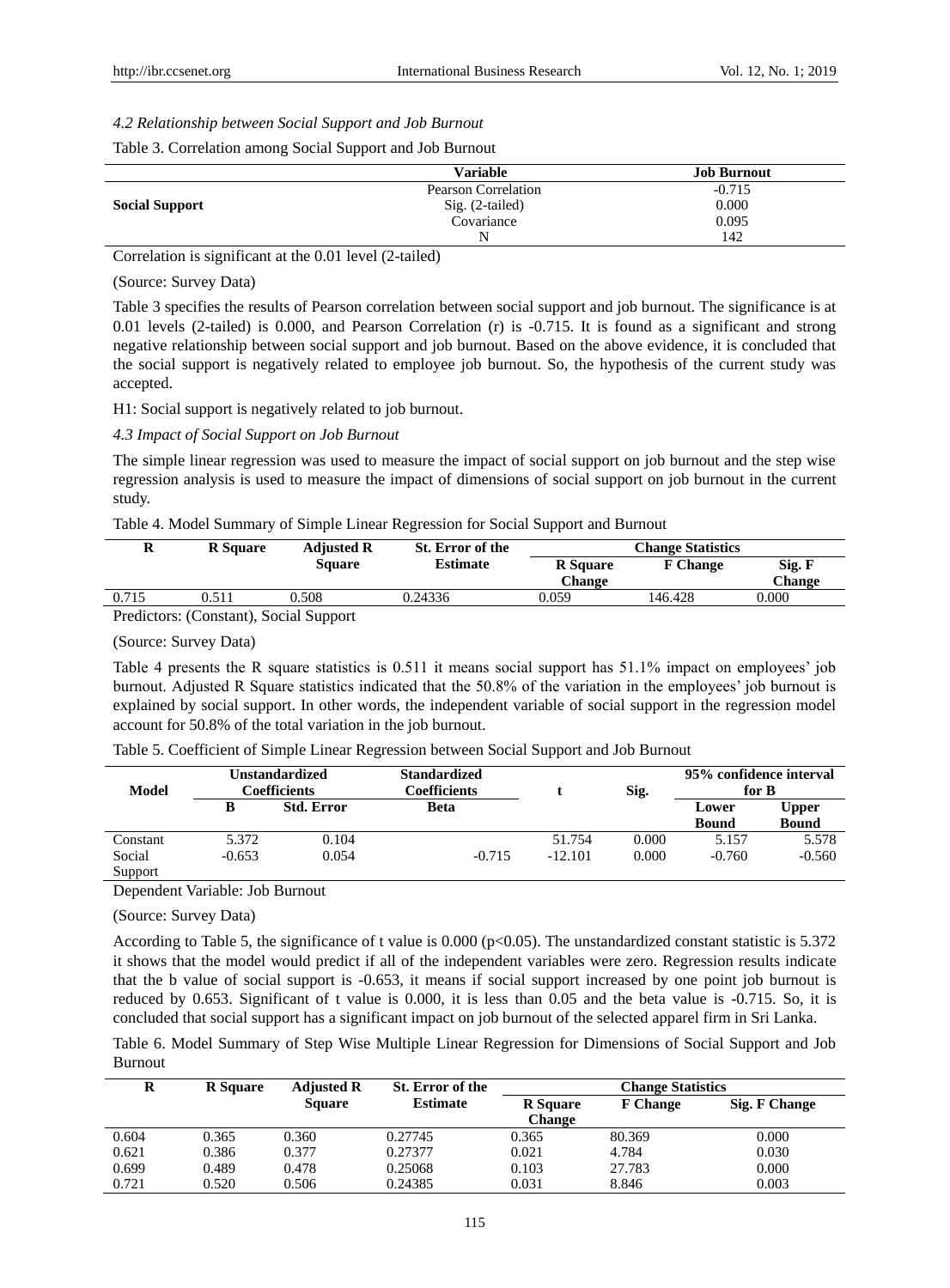Predictors: (Constant), Family Support

Predictors: (Constant), Family Support, Supervisor Support

Predictors: (Constant), Family Support, Supervisor Support, Society Support

Predictors: (Constant), Family Support, Supervisor Support, Society Support, Co-worker Support

#### (Source: Survey Data)

Table 6 shows the impact of each dimension of social support on job burnout, as it is needed to give solutions for the current research gap in the literature. R square change statistics indicated that the 36.5%, 2.1%, 10.3% and 3.1% of proportion of variance of the job burnout is explained by family, supervisor, society and co-worker support respectively.

### **5. Discussion**

The correlation of coefficient (r) between social support and job burnout as -0.715 which was significant at 0.01 levels. There was a strong, significant and negative relationship between social support and job burnout. This supports the findings of Kilfedder, Power, & Wells (2001), that the lower levels of emotional exhaustion ( $r =$  $-0.30$ ) and depersonalization ( $r = -0.20$ ) are associated with greater availability of social support. But in the current study, a higher level of burnout is associated with lower availability of social support which creates a negative relationship.

The objective of study is to determine the impact of social support on job burnout among the worker level employees of a leading apparel firm in Sri Lanka. Based on the findings it presents that, the social support has a significant impact on job burnout  $(51.1\%)$  and the b value of social support  $(-0.653)$  indicates that if social support increase by one points, job burnout will reduce by 0.653 value. Then the lack social support gain by the respondents lead to feel high level of job burnout. This supports the findings of Baruch-Feldman et al., (2002) which revealed that a cluster of support (supervisor, family and co-worker) accounted for 7% variance in burnout. Also the results of the current investigation is in contrast to the findings of Spooner-Lane (2004), as their study reported there is no significant evidence to support the buffering effect of work support on burnout.

Additionally, multiple regression analysis is studied to understand the impact of each dimensions; co-worker, supervisor, family and society support on job burnout. Beehr (1985) stated that work support is more effective than non-work support in protecting employees from strains has been supported with many literatures. But consequently, the present research illustrates that the results is in contrast to previous research studies that non-work support; family support (36.5% of proportion of variance) and society support (10.3% of proportion of variance) is having a vast variance of job burnout than the variance of supervisor and co-worker support among the worker level employees of the selected apparel in Sri Lanka. However, some contradictory findings of the current research may also reveal because of the different cultural characteristics of the sample, some traditions followed by the females and the nature of the society.

The relationship between social support and job burnout is explained by many researches in different context but very few studies examine these concepts in Sri Lanka and more specifically in the Sri Lankan apparel sector. Also lack of researches related to family support and society support for the worker level employees in Sri Lankan context is a considerable gap in the previous literature. By referring to the other research studies most of the studies suggesting that work related support like supervisor support and co-worker support as the major components of social support which influence on burnout. But this arguments of the literature contrast with the findings of the current research as it concluded that family and society support are having higher impact on job burnout among the employees in the selected apparel firm. Therefore, the current study has approach each gap of the literature and revealed the impact of social support on job burnout and highlighted the most influencing source of social support in Sri Lankan apparel firm.

#### **6. Recommendations**

It is necessary to arrange some awareness programs to parents/spouse of the employees to deliver proper information regarding the facilities, nature of firm and work policies to create a positive image in the society ultimately.

Vestibule training method practicing in the selected firm should be much more effective to enhance the performance of the trainees as it creates conflicts with the other co-workers when the trainee cannot meet the expected target in the production floor.

Moreover, a special HR team could be appointed in the apparel firm to deal with negative consequences of job burnout through proper guidance and support.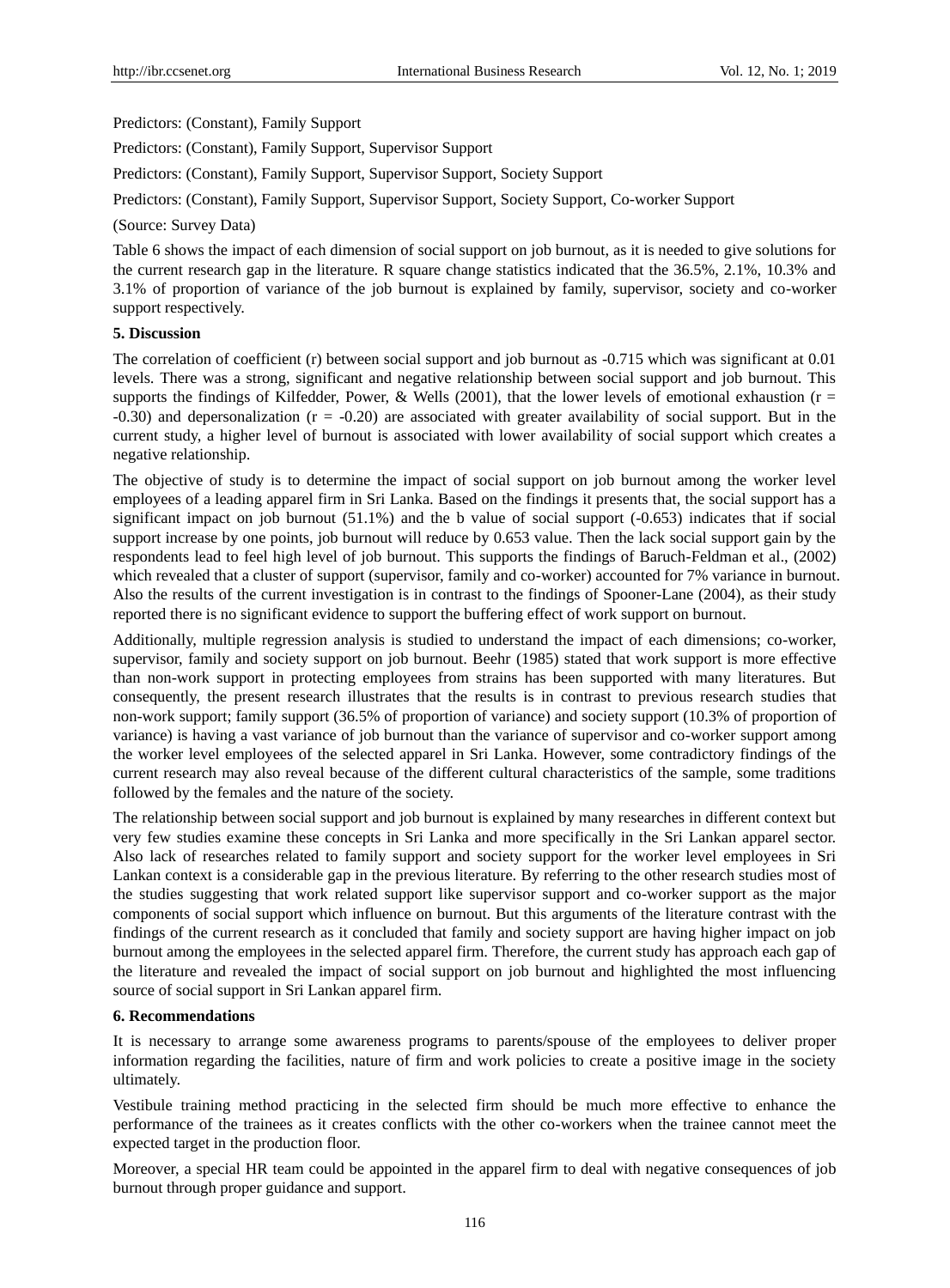Further, family-friendly policies, family get-togethers, allowing employees to get leave for family needs, not breaking the promises given to employees by the management and reducing compulsory over time work may reduce the level of burnout in the organization.

#### **7. Limitations and Direction for Future Research**

Despite the interesting findings in this study, a number of limitations should be acknowledged. First of all, data is only obtained in the selected apparel firm in Sri Lanka in a quite small sample  $(N=142)$ . This study focused on Sri Lanka and nothing can be said about other cultures or countries. Another limitation is the use of cross-sectional design in the study. The data is gathered at one time point, and therefore no conclusion can be taken about causal relations. The study is based only on quantitative research approach, where the qualitative research approach will be effective to get more explanation regarding the objectives of the study.

Future studies should be done to investigate the impact of social support on each of the dimensions of job burnout separately. Further, research should take resources from all the different positions into account, different interpersonal and social relation and the level of the task of the employees in studying the relevant concepts. Also future research should incorporate the mediating effect of workplace or job characteristics, culture-specific factors and demographic characteristics will be required to address the issue.

#### **References**

- Aerts, C. (2017). The relationship between Work-Family Conflict and Burnout and the moderating role of Age and Gender: A secundaire data analysis.
- Angeli, S., Michael, J. M., & Terk, C. G. (2015). Trait emotional intelligence, emotional labour, and burnout among Malaysian HR professionals. *Management Research Review, 38*(1), 67-88. https://doi.org/10.1108/MRR-06-2013-0143
- Baruch-Feldman, C., Brondolo, E., Ben-Dayan, D., & Schwartz, J. (2002). Sources of social support and burnout, job satisfaction, and productivity. *Journal of Occupational Health Psychology, 7*(1), 84-97. https://doi.org/10.1037/1076-8998.7.1.84
- Beehr, T. (1985). The role of social support in coping with organizational stress. New York; Wiley.: Human stress and cognition in organizations; *An Integrated Perspective*, 375-398.
- Demerouti, E., Nachreiner, F., Bakker, A. B., & Schaufeli, W. B. (2001). The Job Demands-Resources Model of Burnout. *Journal of Applied Psychology, 86*(3), 499-512. https://doi.org/10.1037/0021-9010.86.3.499
- Ellis, B. H., & Miller, K. I. (1994). Supportive communication among nurses; Effects on commitment, burnout and retention. *Health Communication, 6*(7), 77-96. https://doi.org/10.1207/s15327027hc0602\_1
- Freudenberger, H. J. (1974). Staff Burn-Out. *Journal of Social Issues, 30*(1), 159-166. https://doi.org/10.1111/j.1540-4560.1974.tb00706.x
- Hair Jr., J. F., Money, H., Samouel, P., & Page, M. (2007). *Research Methods for Business,* California.
- Ilias, I., Hatzimichelakis, E., Souvatzoglou, A., Anagnostopoulou, T., & Tselebis, A. (2001). Perception of family support is correlated with glycemic control in Greeks with diabetes mellitus. *Psychological Reports, 88*, 929-930. https://doi.org/10.2466/pr0.2001.88.3.929
- Kilfedder, C. J., Power, K. G., & Wells, T. J. (2001). Burnout in psychiatric nursing. *Journal of Advanced Nursing, 34*(3), 383-396. https://doi.org/10.1046/j.1365-2648.2001.01769.x
- Lamb, S. (2009). Personality traits and resilience as predicators of job stress and burnout among call centre employees. Unpublished master's thesis, University of the Free State, Bloemfontein.
- Li, L., Ruan, H., & Yuan, W. J. (2015). The relationship between social support and burnout among ICU nurses in Shanghai: A cross-sectional study. *Chinese Nursing Research, 2*(2-3), 45-50. https://doi.org/10.1016/j.cnre.2015.04.003
- Liaw, Y. J., Chi, N. W., & Chuang, A. (2010). Examining the mechanisms linking transformational leadership, employee customer orientation,and service performance:the mediating roles of perceived supervisor and co-worker support. *Journal of Business and Psychology, 25*(3), 477-492. https://doi.org/10.1007/s10869-009-9145-x
- Lin, Y. (2013). The causes, consequences, and mediating effects of job burnout among hospital employees in Taiwan. *Journal of Hospital Administration, 2*(1), 15-27.
- Mansour, S., & Tremblay, D. G. (2016). Work–family conflict/family–work conflict, job stress, burnout and